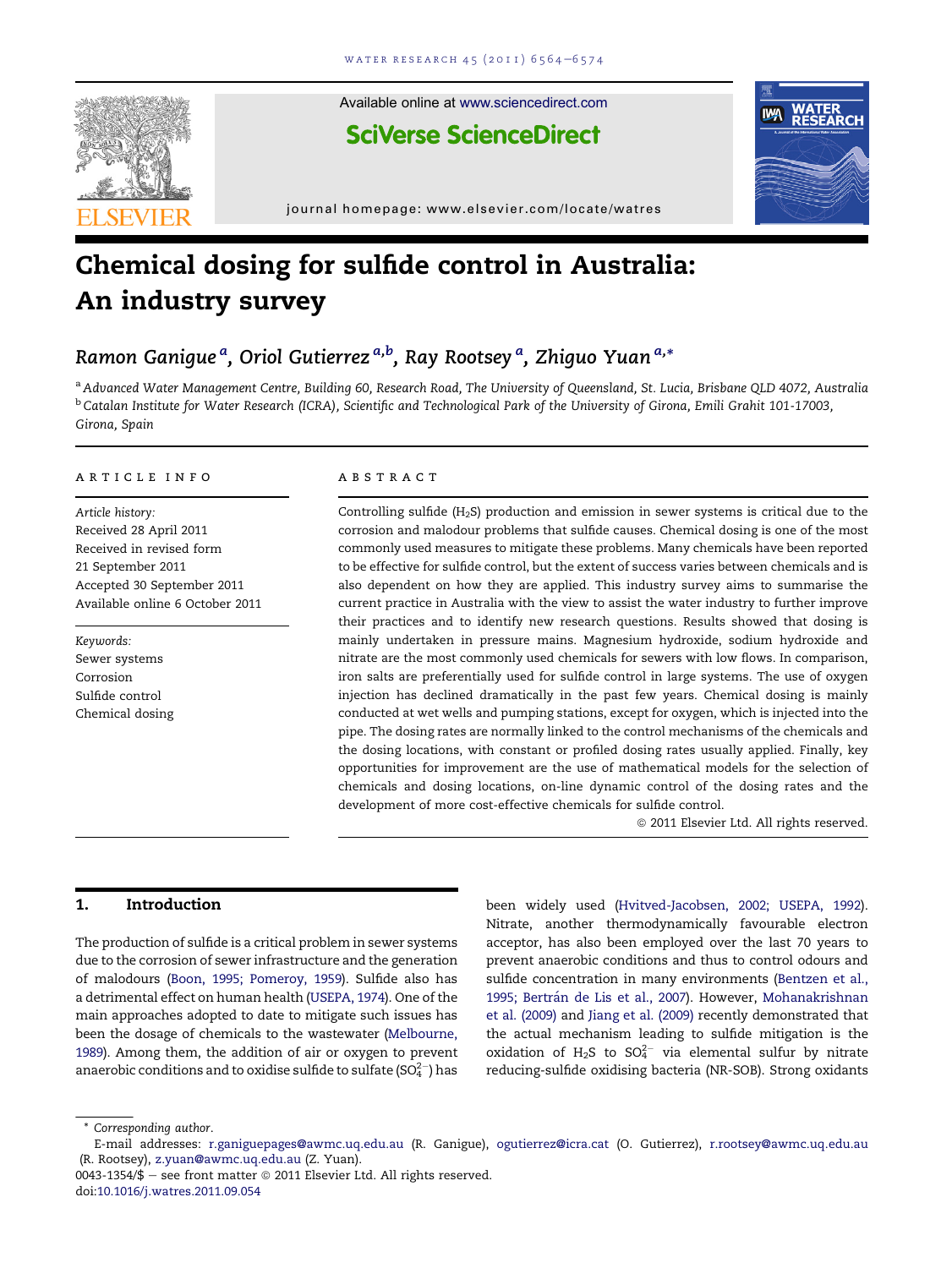such as  $H_2O_2$ , NaOCl or KMnO<sub>4</sub> have also been applied for chemical sulfide oxidation ([Tomar and Abdullah, 1994; USEPA,](#page-10-0) [1992](#page-10-0)). Another widely used strategy for  $H<sub>2</sub>S$  mitigation is the addition of iron salts including ferrous chloride, ferric chloride and in some cases ferrous sulfate [\(Jameel, 1989; Padival et al.,](#page-9-0) [1995](#page-9-0)). Ferrous ions (Fe<sup>2+</sup>) precipitate sulfide by forming highly insoluble metallic sulfide precipitates [\(WERF, 2007](#page-10-0)). On the other hand, Ferric ions (Fe $3+$ ) oxidise sulfide to elemental sulfur while being reduced into  $Fe^{2+}$ , which precipitates with sulfide to form ferrous sulfide precipitants [\(Dohnalek and Fitzpatrick,](#page-9-0) [1983](#page-9-0)). pH elevation is another strategy to control  $H_2S$ . A pH increase to 8.5–9, typically achieved through the continuous addition of magnesium hydroxide, prevents sulfide release to the gas phase ([WERF, 2007\)](#page-10-0). A recent study showed that pH elevation to 8.5-9 diminishes sulfate reducing bacteria (SRB) activity by 30-50% ([Gutierrez et al., 2009\)](#page-9-0), further enhancing the controlling effect. On the other hand, pulse addition of sodium hydroxide to increase pH to  $12.5-13$  for a short time (20-30 min) has been shown to inactivate SRB in the slime layer for a period of a few days to 2 weeks, effectively suppressing sulfide production [\(USEPA, 1992; WERF, 2007\)](#page-10-0). The wastewater pulse or slug with high pH has to be isolated at the wastewater treatment plant (WWTP) and fed slowly into the system if it is not diluted in the collection system [\(USEPA, 1992](#page-10-0)). Finally, the use of microbial inhibitors such as formaldehyde [\(Zhang et al., 2008](#page-10-0)) or nitrite [\(Jiang et al., 2010a, b; Mohanakrishnan et al., 2008\)](#page-9-0) have also been proposed, successfully demonstrated at laboratory and field-scale systems and in the near future may represent a more cost-effective methods for sulfide mitigation.

While many different chemicals are being used in practice for sulfide control and widely reported in literature, the extent of their use and the way how they are applied are not well known. The present work aims to establish the state of the art of chemical dosing for sulfide control in Australia, to summarise the key experiences of industry partners, and to identifyways to improve the dosing practices. Due to its warm climate in general, sewer corrosion and odour problems are widespread in Australia and are of major importance, and consequently sulfide control is receiving strong attention, with tens of millions spent each year. Nevertheless, it is important to note that sewer corrosion and odours are widespread problems, and chemical dosing for sulfide control has been conducted inmany other countries as well, including Austria (Bertrán de Lis et al., 2007; Matsché et al., 2005), EUA [\(USEPA, 1992\)](#page-10-0), Germany [\(Barjenbruch, 2003](#page-9-0)), Spain [\(Delgado et al., 1999](#page-9-0)) and United Arab Emirates [\(Vollertsen et al., 2011\)](#page-10-0), among others.

The article aims to answer four main questions: (i) what chemicals are being used or have been used in the recent past to mitigate hydrogen sulfide production in sewer systems; (ii) to what extent each chemical is being used in terms of number of sites and wastewater flows treated; (iii) where each chemical is added; and (iv) how the dosing is carried out and controlled. These dosing practices are discussed in the context of the current understanding of the mechanisms by which each chemical works and improvement opportunities are identified. Questions for future research are also raised.

# 2. Methodology

#### 2.1. Industrial survey

#### 2.1.1. Design of the survey

The survey sought to identify the different chemicals dosed by the industry for sulfide control and the extent of their uses in terms of the number of locations, and the flow treated. The main characteristics of the pipes (dimensions, flow, hydraulic retention time, dosing location) where various chemicals are/ were dosed were also collected. Other aspects covered by the survey included the selection or control of the chemical dosing rate, which is critical for successful sulfide control performance and costs. The survey was composed of four parts. Parts 1 and 2 covered general information of the systems, and specially aimed to identify the different chemical products used or in use. Part 3 targeted specific details of past and on-going sites, such as complete information of the installation and the dosing system, available instrumentation and off-line monitoring, as well as operation performance. Finally, Part 4 of the survey sought to identify dosing sites under design or construction, and collect detailed information of the site characteristics and dosing system. For further details see Appendix A.1, where the survey form is provided.

#### 2.1.2. Conduct of the survey

The survey was conducted with seven water utilities across Australia, which provide sewage services to 13 million people (60% of the total population of the country). Table 1 lists all

| Table 1 - Water utilities surveyed, location and main climate characteristics of the areas. |                   |                                                        |                                                        |                         |  |
|---------------------------------------------------------------------------------------------|-------------------|--------------------------------------------------------|--------------------------------------------------------|-------------------------|--|
| Water utility                                                                               | State             | Mean minimum<br>temperature<br>in winter $(^{\circ}C)$ | Mean maximum<br>temperature<br>in summer $(^{\circ}C)$ | Annual<br>rainfall (mm) |  |
| Allconnex Water                                                                             | Oueensland        | 9.3                                                    | 29.3                                                   | 1443.6                  |  |
| Barwon Water                                                                                |                   | 6.5                                                    | 25.3                                                   | 648.9                   |  |
| Melbourne Water                                                                             | Victoria          |                                                        |                                                        |                         |  |
| South East Water Limited                                                                    |                   |                                                        |                                                        |                         |  |
| Sydney Water                                                                                | New South Wales   | 8.7                                                    | 25.6                                                   | 1211.9                  |  |
| United Water International<br>South Australian Water                                        | South Australia   | 7.9                                                    | 28.5                                                   | 546.7                   |  |
| Water Corporation                                                                           | Western Australia | 8.0                                                    | 30.4                                                   | 734.0                   |  |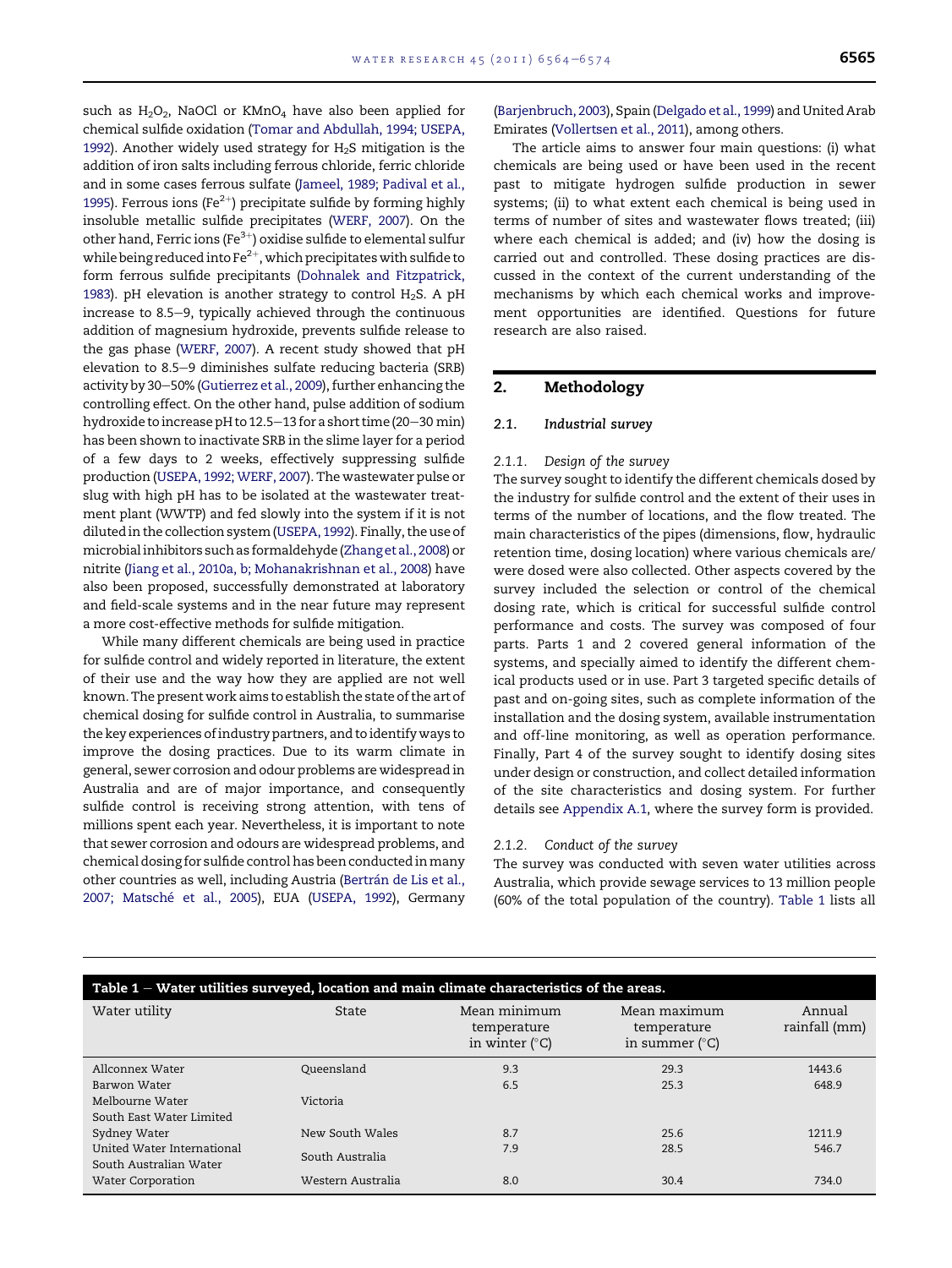these utilities, together with their location and main climate features (obtained from the Australian Bureau of Meteorology, [www.bom.gov.au\)](http://www.bom.gov.au).

After the collection and preliminary analysis of the data, supplementary information was obtained with direct enquiries to the representatives of the water utilities to clarify specific issues.

# 3. Results and discussion

# 3.1. Dosing sites

The first step of the survey was cataloguing the different field sites where chemical dosage has been or will be carried out. Results are shown in Fig. 1.

In June 2010, a total of 165 dosing sites were identified through the survey. From these, 38 sites were reported to be no longer operative (in some of these, dosing was not required anymore, while others had been decommissioned because the dosing system had been proven not to be suitable to control sulfide production/release). At the time of the survey, chemical dosing was on-going at 114 sites and a further 13 dosing sites were due to be started in the near future.

The vast majority of dosing systems were located in pressure mains (162 sites), with only three gravity sites having been dosed with chemicals. These results clearly show a preference for control in rising mains where sulfide is normally generated in relatively large quantities, thus preventing possible adverse effects of  $H_2S$  at the discharge point or in the gravity section.

Sulfide production in a sewer pipe highly depends on factors like pipe dimensions (length and diameter), sewage flow and detention time. The characteristics of the surveyed pipes are presented in [Fig. 2.](#page-3-0)

As can be observed in [Fig. 2](#page-3-0)A, around 80% of the surveyed sites had pipe diameters between 0.15 and 0.5 m, while only 6% of the sites had a large pipe diameter  $(>0.5$  m). 15% of the sites corresponded to very small pipes, with diameters below 0.15 m. The area to volume ratio (A/V) of a pipe is inversely proportional to the diameter of the pipe  $(A/V = 4/D)$ , where D is the pipe diameter). Higher A/V values (i.e. smaller diameter

pipes) generally present a more significant biofilm contribution because sulfide production occurs mainly in biofilms attached to sewer walls [\(WERF, 2007](#page-10-0)). In addition, pipe diameter also has an impact on sewage hydraulic retention time (HRT).

With regards to the pipe length [\(Fig. 2B](#page-3-0)), almost half of the sites (44%) had a length below 1 km. Pipes between 1 and 5 km were 37% of the total, whereas longer pipes represented only around 20% (5-10 km, 16%;  $>10$  km, 3%). Similarly to pipe diameter, pipe length also impacts on HRT. The larger the diameter and the longer the pipe, the larger the HRT will be for a given flow.

According to the average dry weather flow (ADWF) results presented in [Fig. 2](#page-3-0)C, the majority of the dosing sites were located in pipes with very low flows (<0.5 ML d $^{-1}$ , 34%). About 20% and 26% of the pipes had an ADWF between 0.5–1 ML  $d^{-1}$ and  $1-5$  ML  $d^{-1}$ , respectively, whereas only 20% of the pipes had a large flow (>5 ML  $d^{-1}$ ).

With regards to the HRT ([Fig. 2](#page-3-0)D), about 70% of the pipes with chemical dosing had an average HRT lower than 6 h. From the remaining systems, 19% have retention times in the range of 6-12 h, and only 12% of the pipes had HRT longer than 12 h. Theoretically, the longer the HRT of the sewage, the higher the sulfide production at the end of the pipe [\(Boon,](#page-9-0) [1995; Delgado et al., 1999; Sharma et al., 2008a, b\)](#page-9-0). However, other parameters such as the A/V ratio (linked to the pipe diameter) and the wastewater characteristics also have an impact on sulfide production.

#### 3.2. Chemicals applied

Seven chemicals are in use or were used in the recent past. [Fig. 3](#page-3-0) presents the number of sites that each of the chemicals are/were applied.

The most used chemical to mitigate the effects of sulfide, by number of sites, is presently magnesium hydroxide, which is applied at 30 locations. The second chemical in the ranking is sodium hydroxide, used for caustic shock to suppress activity of sulfate reducing bacteria (SRB) due to high pH. It is important to point out that sodium hydroxide is dosed all year round at only 16 of these 27 sites, while at the rest of the sites, sodium hydroxide is dosed during spring and summer



Fig.  $1 - (A)$  Status of identified sites; (B) types of pipes.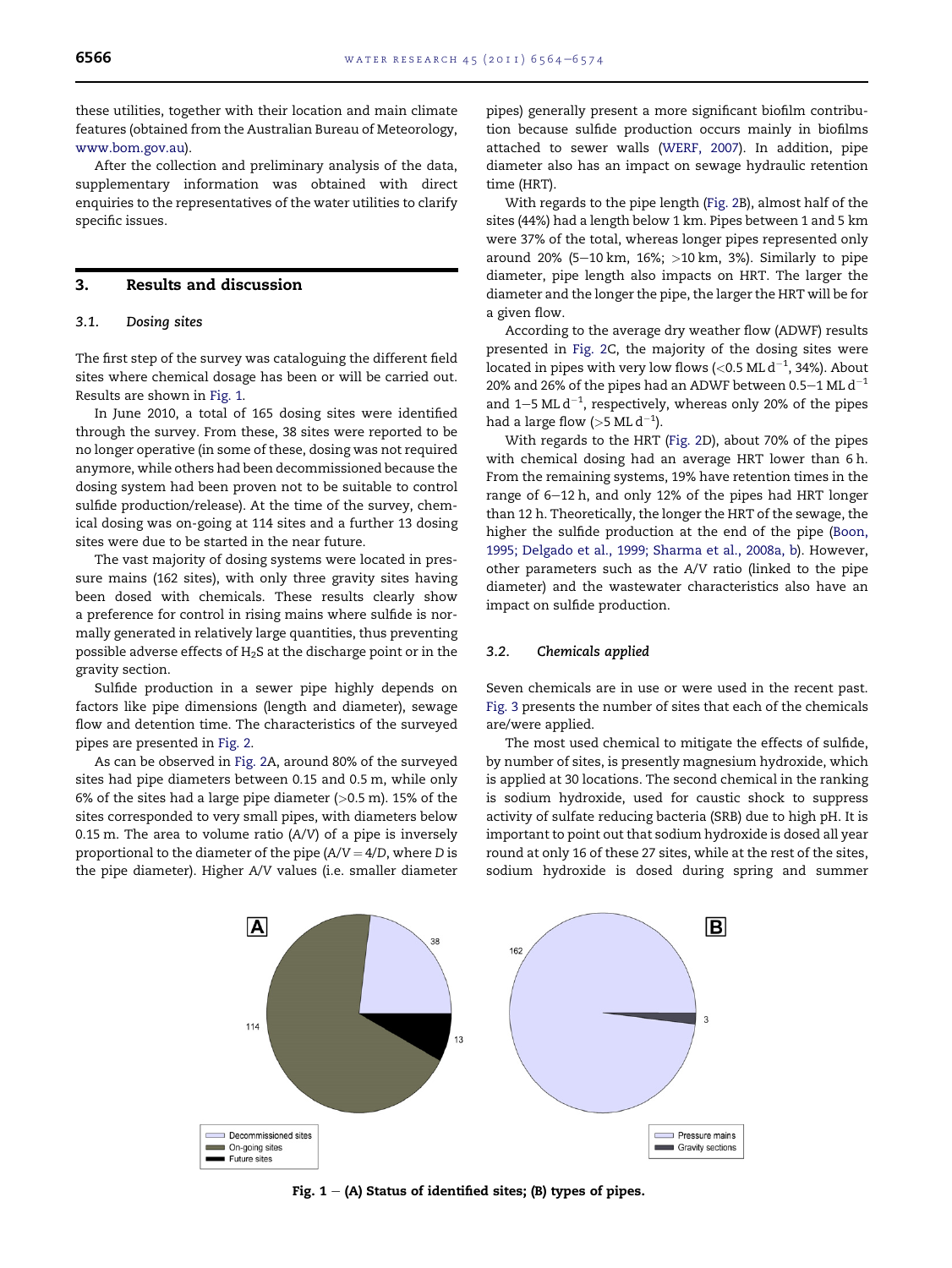<span id="page-3-0"></span>

Fig.  $2 -$  Main characteristics of the systems surveyed. (A) Pipe diameter; (B) pipe length; (C) average dry weather flow (ADWF); (D) hydraulic retention time (HRT).

seasons only. Nitrate and iron salts are used to a similar extent (25 and 22 sites, respectively). These two chemicals are also commonly used in Europe (Barjenbruch, 2003; Bertrán de Lis et al., 2007; Matsché et al., 2005). Oxygen was widely applied in the past to prevent anaerobic conditions, but its utilisation has significantly decreased due to its poor performance in some systems (27 decommissioned sites) and is now used in only 21 locations. Odour neutralizers are currently dosed at three sites, while biomaterials had been used in the past but were reported to be no longer applied at any site. As a final remark, a large number of biomaterials and bio-products are currently available in the market. However, the survey has shown that they are not gaining wide application in Australia. The effectiveness of several such products was tested recently in the laboratory of the Advanced Water Management Centre at The University of Queensland. All the chemicals tested so far did not show any positive results ([Gutierrez et al., 2010\)](#page-9-0).

The number of application sites may not represent a full picture of the extent of usage of each product, and sewage flows receiving chemical dosing should be included in the analysis. Therefore the use of each chemical was also quantified based on the total flow treated for  $H_2S$  mitigation (calculated from the individual average flows). Only on-going and future sites have been considered in this analysis. Results are presented in [Fig. 4.](#page-4-0)

[Fig. 4](#page-4-0) clearly illustrates the lower contribution of some of the most commonly used chemicals (in terms of number of sites). Only about 10% of the sewage was treated by sites with sodium hydroxide or magnesium hydroxide dosing (4.3 and 5.7%, respectively), while low percentages were also observed



Fig.  $3$  – Chemical products used for sulfide control.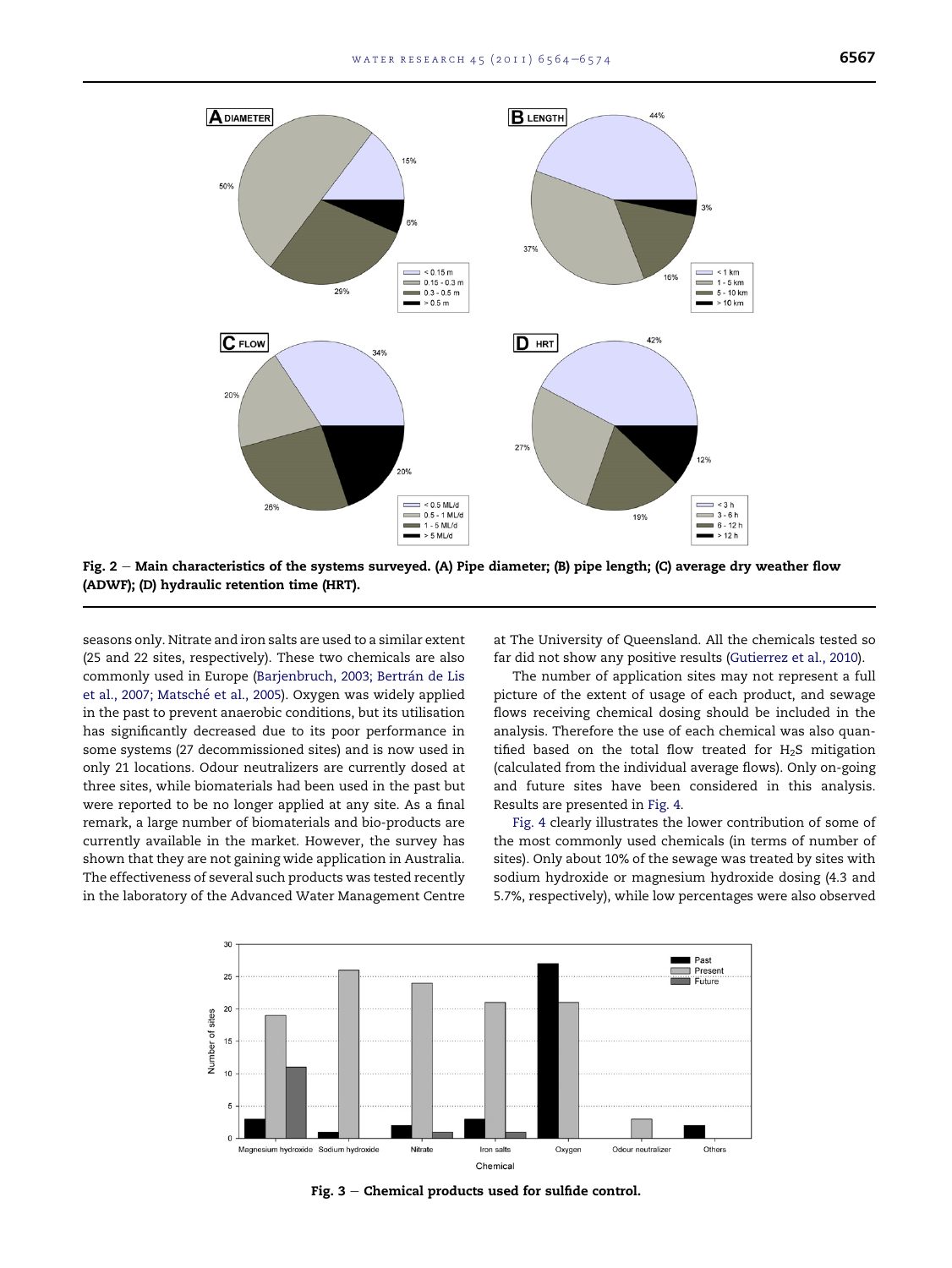<span id="page-4-0"></span>

Fig.  $4$  – Contribution of each chemical to the overall sulfide control.

for nitrate (7.9%). Although iron salts and oxygen are dosed at only a fewer sites, these two chemicals have a much higher contribution than the others in terms of sewage flow treated. Around 16% of the total sewage is treated with oxygen, while the sewage receiving iron salts dosing accounts for about 66% of the total sewage with chemical dosing.

Fig. 5 presents the analysis of the results based on the average ADWF (A) and pipe diameters (B) for the five most used chemicals: NaOH, Mg(OH) $_2$ , NO $_3^-$ , Fe $^{2+}/{\rm Fe}^{3+}$  and O $_2$ .

It can be seen that sodium hydroxide is only used in systems with low flows (ADWF lower than 0.5 ML  $\rm{d}^{-1})$  and

small pipe diameters (more than 95% of the dosing is conducted in pipes with diameters smaller than 0.3 m). The mechanism for the caustic shock relies on the suppression of SRB from the biofilm attached to the sewer walls. In this respect, pipes with high surface area to volume ratios (A/V) are more favourable for this treatment since less amount of NaOH is required per volume of sewage. Therefore sodium hydroxide represents a cost-effective solution for sulfide control in small systems with low flow rates and high A/V ratios.

Similarly to sodium hydroxide, magnesium hydroxide is mainly applied in sewers with low flows and small diameters. About 80% of the magnesium hydroxide dosed sites are applied in sewers with average dry weather flows below 1 ML  $d^{-1}$  and pipe diameters between 0.15 and 0.3 m (Fig. 5B). Magnesium hydroxide effectiveness does not depend on the pipe size, but relies only on the pH and volume of sewage to treat ([Parsons et al., 2003](#page-9-0)) and therefore could be suitable for sulfide control in systems of all sizes.

Fig. 5A shows that iron salts are preferentially used in medium and large systems (around 80% of the sites with flows larger than  $1 \text{ ML } d^{-1}$ ). Accordingly, these systems have big pipe diameters (Fig. 5B). Iron salts dosing is a simple and costeffective method for  $H_2S$  control. Precipitation reactions occur in the bulk liquid phase and iron salts dosing in the past has been considered not to have any interaction with the biofilm. Thus, iron dosing is appropriate for both small and large systems. It has gained a wider application in large systems because probably other chemicals are less suitable for sulfide control in such pipes. It should be noted that recent laboratory studies have shown that iron salts do interfere with biofilm activities. [Zhang et al. \(2009\)](#page-10-0) showed that the activity of sulfide reducing bacteria in biofilms receiving  $FeCl<sub>3</sub>$  dosage was lowered by approximately 50% in comparison to that not



Fig.  $5 -$  Site classification based on: (A) average daily flow rate of the sewer; (B) pipe diameter.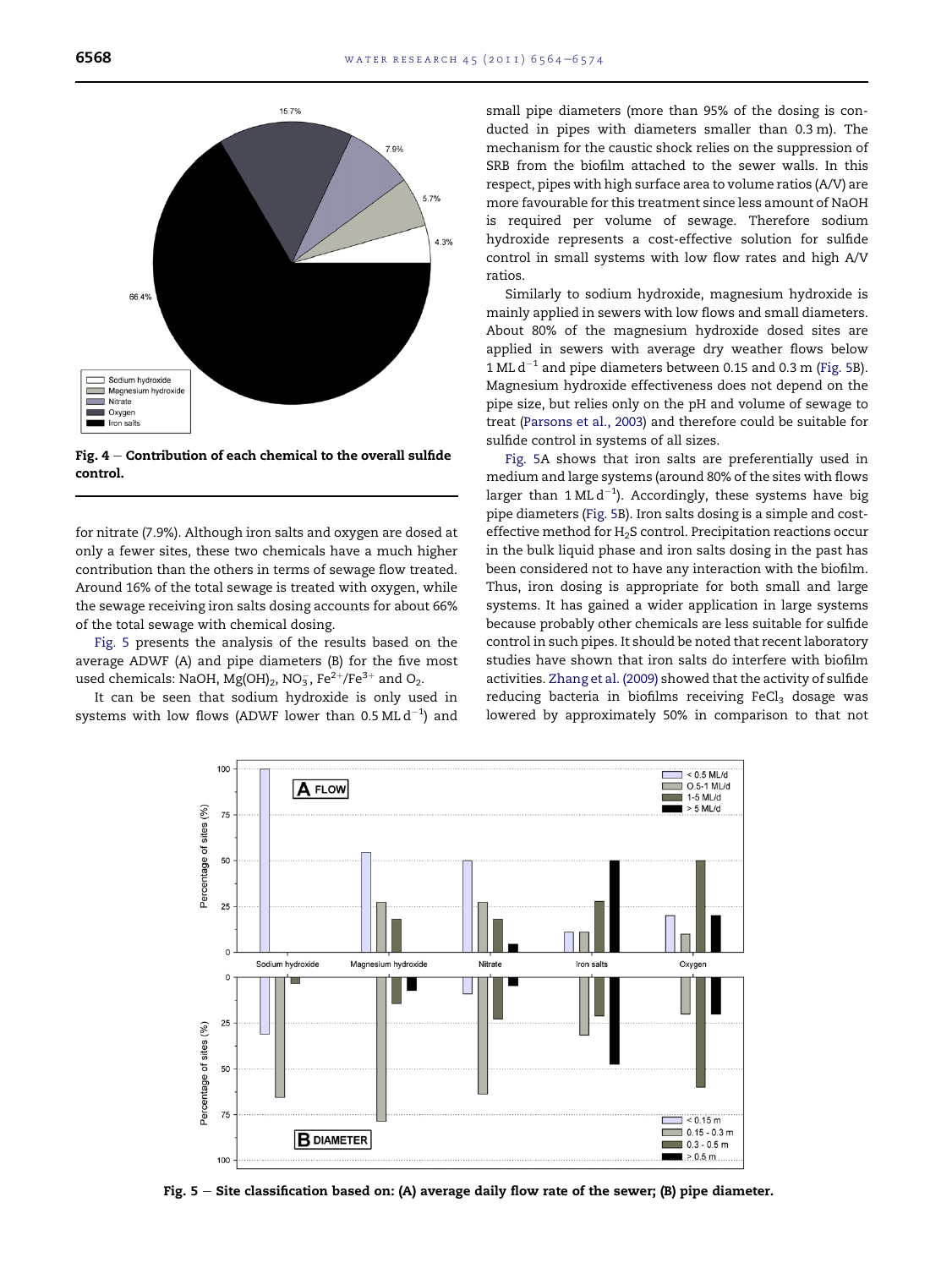receiving FeCl<sub>3</sub> dosage. [Zhang et al. \(2010\)](#page-10-0) further revealed that the interactions between iron salts and biofilm activity lowered the demand for FeCl<sub>2</sub> for sulfide control. Both of the above effects are positive, and may further enhance the prospect of the use of FeCl<sub>3</sub> or FeCl<sub>2</sub> for sulfide control in sewers.

Based on the results depicted in [Fig. 5,](#page-4-0) oxygen is injected in systems of all sizes, but is mainly used in medium and high flow systems (pipes with ADWF between 1 and 5 ML  $\rm{d}^{-1})$  with large pipes (most of the pipes have diameters larger than 0.3 m). Oxygen relies on sulfide oxidation as the mechanism for H2S control, although this can be chemical or biological [\(Gutierrez et al., 2008](#page-9-0)), i.e. this oxidation happens in both the biofilm and in the bulk liquid. Oxygen also promotes biological organic matter oxidation, with the subsequent consumption of oxygen and volatile fatty acids. Because this process primarily occurs in the biofilm [\(Sharma et al., 2011\)](#page-10-0), oxygen is used more efficiently in pipes with large diameters (i.e. low A/ V ratios) which usually deal with larger flows. Fig. 6 presents the theoretical  $O_2$  utilisation efficiency for sulfide oxidation for different pipe diameters, assuming an oxygen consumption rate for biological sulfide oxidation of 5.6  $gO<sub>2</sub>/m<sup>2</sup>$ d ([Gutierrez](#page-9-0) [et al., 2008\)](#page-9-0), an oxygen consumption rate for chemicals sulfide oxidation of 107  $gO<sub>2</sub>/m<sup>2</sup>$  d [\(Sharma and Yuan, 2010](#page-9-0)) and an oxygen consumption rate due to other heterotrophic microorganisms of 16 gO<sub>2</sub>/m<sup>2</sup> d [\(Gutierrez et al., 2008\)](#page-9-0). Oxygen consumption due to biological sulfide oxidation, chemical sulfide oxidation and heterotrophic consumption was calculated for different pipe diameters and expressed as a percentage of the total oxygen consumption.

Fig. 6 clearly shows that the larger the diameter, the higher the efficiency of oxygen utilisation for sulfide oxidation purposes. By analysing the contribution of each process, it can be seen that this is mostly due to the major role of chemical sulfide oxidation in the total sulfide oxidation, whereas the reduction of the A/V ratio for larger pipe diameters also implies the decline in the contribution of the biofilm processes (biological sulfide oxidation and also the heterotrophic consumption of  $O_2$  for purposes other than sulfide oxidation).



Fig.  $6 - Oxy$ gen utilisation efficiency as a function of the pipe diameter for: biological sulfide oxidation, chemical sulfide oxidation, sulfide oxidation (total) and heterotrophic consumption.

With regards to nitrate, it is also preferentially used in small systems, with only around 25% of the sites located in pipes with ADWF higher than 1 ML  $d^{-1}$  ([Fig. 5A](#page-4-0)). Concerning the pipe dimensions, more than 60% of the sites where nitrate is dosed have a diameter between 0.15 and 0.3 m. Nitrate is an expensive chemical [\(de Haas et al., 2008\)](#page-9-0), usually dosed as NaNO<sub>3</sub> or Ca(NO<sub>3</sub>)<sub>2</sub> ([Zhang et al., 2008\)](#page-10-0). It does not inhibit SRB activity in the short- or long-term, and does not decrease the abundance of SRB in the sewer biofilm. Instead, nitrate addition to the start of rising mains increase SRB activity in downstream biofilms [\(Mohanakrishnan et al., 2009](#page-9-0)). Sulfide can be oxidised biologically by nitrate reducing-sulfide oxidising bacteria (NR-SOB), but chemical sulfide oxidation is almost negligible (unpublished results from the authors' group). Similar to oxygen, nitrate is also used as an electron acceptor by other heterotrophic bacteria, with subsequent nitrate consumption. Both the biological processes described above occur mainly in the biofilm [\(Mohanakrishnan et al.,](#page-9-0) [2009](#page-9-0)). Hence, the effectiveness of nitrate does not rely on the A/V ratio. Therefore, nitrate addition is suitable for both small and large pipes, unlike oxygen, which is more suitable for large systems, However, the use of nitrate in large systems may be cost prohibitive due to its high price [\(Sharma et al.,](#page-10-0) [2011](#page-10-0)).

As stated before, sewage HRT has a significant impact on sulfide production [\(Sharma et al., 2008b](#page-10-0)). HRT in systems with chemical dosing was also assessed to complete the analysis and identify if any of the five main chemicals is preferentially used to deal with certain conditions. Results are shown in [Fig. 7.](#page-6-0)

It can be observed from [Fig. 7](#page-6-0) that the distribution of the HRT for four of the five chemicals, namely magnesium hydroxide, nitrate, iron salts and oxygen, was similar, indicating that these were not preferentially used for certain retention times or sulfide levels. Only sodium hydroxide is the exception to this. Sodium hydroxide is dosed to pipes with average HRT between 3 and 12 h. This may be due to the specific characteristics of these systems; small size pipes with low flows, as depicted in [Fig. 5.](#page-4-0)

#### 3.3. Dosing location

The location where a chemical is dosed may determine the effectiveness of treatment and the operational cost. The survey showed that chemicals are dosed at the wet wells, pumping stations, an intermediate location along the rising main or at the discharge point of a rising main. These results are depicted in [Fig. 8,](#page-6-0) where only current and future sites are considered.

In general terms, the preferred dosing location for the majority of the chemicals is before the wastewater enters the rising main (either at the wet well or the pumping station).

Sodium hydroxide was in all cases added at the wet well. This is in agreement with the theory that it should be dosed upstream of the rising main to effectively inhibit/kill all the SRB attached to the walls of the pipe.

Dosing of magnesium hydroxide is conducted primarily (60%) at either wet wells or the pumping stations. However, this chemical is also dosed, albeit to a less extent, directly into the main. It was even applied in one site at the discharge point of the rising main. Magnesium hydroxide is used to increase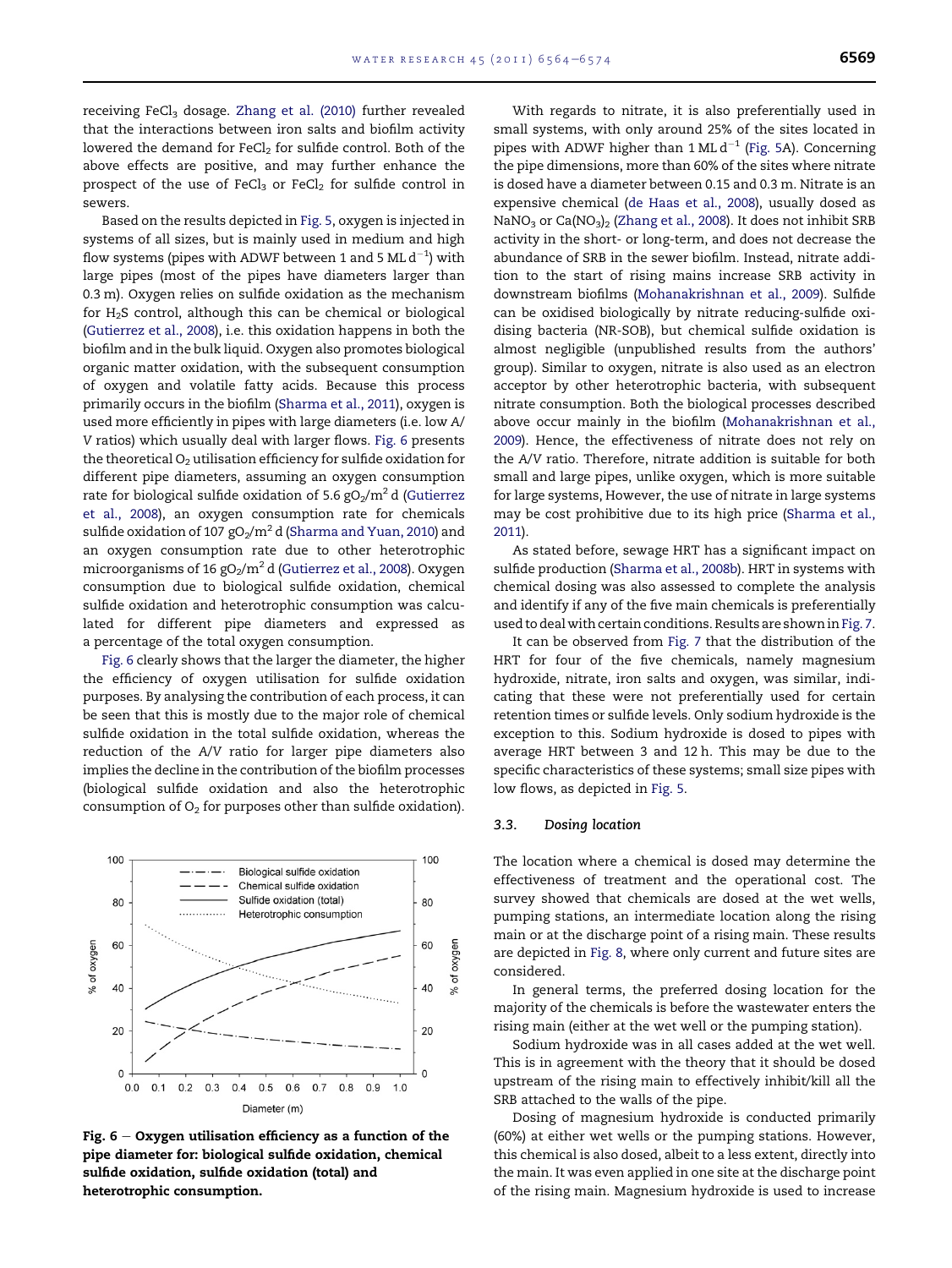<span id="page-6-0"></span>

the pH to prevent sulfide transfer to the gas phase at rising main discharging points and in gravity sections. Therefore, the dosing location should not have a critical impact on the control of  $H_2S$  transfer. However, a recent study showed that high pH ( $pH > 8.5$ ) can partially inhibit SRB activity, diminishing sulfide production ([Gutierrez et al., 2009](#page-9-0)). As such, adding this chemical upstream would reduce its consumption to achieve the same level of control of sulfide transfer ([Gutierrez et al., 2009](#page-9-0)). In this respect, the dosing of magnesium hydroxide upstream should be beneficial.

Around 70% of iron dosing was conducted at upstream locations (mainly at the wet well). The dosing location of iron salts is not important in terms of effectiveness of the chemical, as long as the hydraulic retention time (HRT) in the pipe after dosing allows sufficient time for sulfide precipitation (in the order of seconds according to [Wei and Osseo-Asare \(1995\)\)](#page-10-0). However, a recent lab-scale study demonstrated that the addition of  $Fe^{3+}$  significantly inhibits the SRB activity of anaerobic sewer biofilms ([Zhang et al., 2009](#page-10-0)), although the same phenomenon is yet to be observed in real sewers. If this inhibitory effect is verified in real sewers, iron salts should preferably be added at upstream locations. A further benefit of upstream dosage of iron salts is that sulfide would be controlled along the entire pipe. While iron salts may initially react with some other anions (e.g. phosphate and hydroxide) in the absence of sulfide, iron ions will be made available for sulfide precipitation when the latter is produced due to the lower solubility of FeS in comparison to iron phosphate and iron hydroxide precipitates [\(Zhang et al., 2009\)](#page-10-0).

The survey also showed that nitrate is normally added upstream (95% of the dosing was conducted at the wet well or the pumping station), whereas oxygen was dosed at 90% of the sites along the rising main. Neither oxygen nor nitrate inhibit SRB activity in the short- or long-term, but their actual mechanism for H2S control relies on sulfide oxidation (either chemical or biological) ([Gutierrez et al., 2008; Mohanakrishnan](#page-9-0) [et al., 2009](#page-9-0)). If oxygen was supplied at the beginning of the pipe, complete control of sulfide at the discharging points would require the entirety of the pipe to be oxic, which is not possible with the existing method of dosing (i.e. into wastewater when the pump is running) ([Gutierrez et al., 2008\)](#page-9-0). On the other hand, dosing nitrate upstream at a very high rate may ensure anoxic conditions along the whole pipe, although at a very high cost ([Mohanakrishnan et al., 2009](#page-9-0)). In this



Fig.  $8 -$  Dosing location of the chemicals.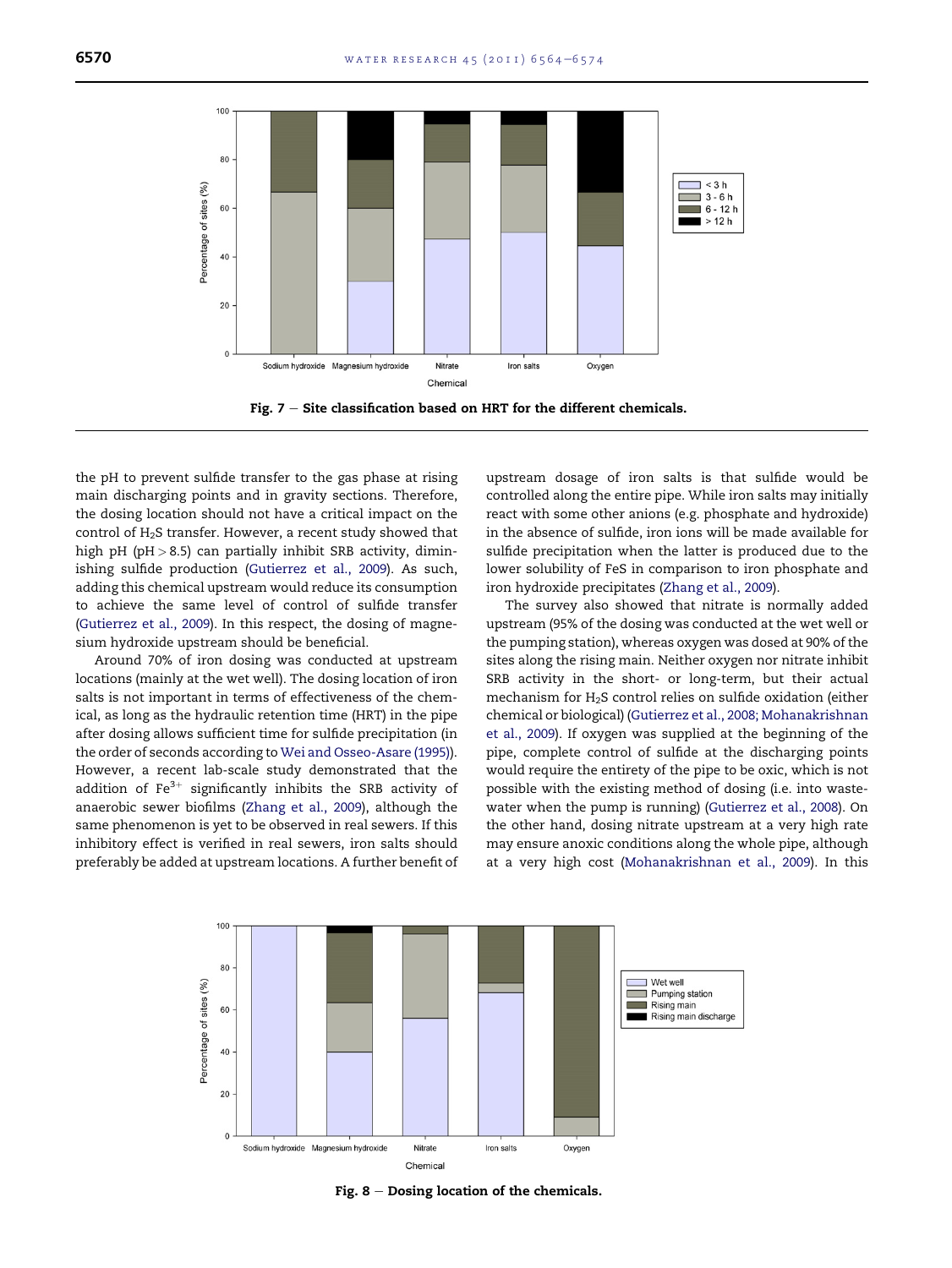respect, locating dosing points for oxygen or nitrate downstream (close to the end of the sewer or target point for sulfide control, but allowing adequate wastewater retention time downstream of dosing for complete oxidation of sulfide) is a more optimal solution in terms of performance and costs [\(Gutierrez et al., 2008; Mohanakrishnan et al., 2009](#page-9-0)).

#### 3.4. Dosing rate control

Chemicals are dosed continuously or just during pumping events or periodically for several days/weeks. This mainly depends on the characteristics of the chemical and the dosing location. The dosing rate also has a critical impact on the effectiveness of sulfide mitigation and chemical consumption. According to the survey, four different dosing strategies are used by the industry: (i) intermittent dosing, where the same amount of product is dosed periodically; (ii) constant dosing, where the chemical is dosed at the same rate independent of the flow and wastewater characteristics; (iii) flow-paced dosing, where the amount of chemical delivered is proportional to the wastewater flow, and (iv) profiled dosing, where the dosing rate is variable according to a pre-defined profile. The reported dosing strategies used by industry are shown in Fig. 9.

As can be observed in Fig. 9, sodium hydroxide is only added intermittently and for a short period (one to five pumping cycles) to reach pH 10–11 ([O'Gorman et al., 2011](#page-9-0)). This is because of its unique mechanism  $-$  SRB activity suppression by caustic shock. Magnesium hydroxide, nitrate and oxygen sites are mostly operated at pre-defined dosing rates. Around 50% of the iron dosing sites used pre-defined profile dosing rates, while the other half used constant rates. Constant rates were also used at about 30% of the nitrate and oxygen dosing stations. Finally, flow-paced dosing was seldom applied and was only of relative importance for sites with magnesium hydroxide dosing (25-30%). This is reasonable, given the fact that magnesium hydroxide dosing relies mainly on the volume of sewage and not on the sulfide concentration.

Finally, [Table 2](#page-8-0) summarise the current industry practice in terms of dosing rates and costs for the different chemicals. The effectiveness related to these dosing rates is however not known.

As can be clearly observed, dosing levels differ from one chemical to another and present a wide range. This is due to the different characteristics of the systems where chemical dosing is conducted. Taking into account the dosing frequency and flow, sodium hydroxide dosing rates from 11 to 28.6 L of NaOH (50% w/w) per ML of sewage were reported in the survey. This chemical relies on the suppression of SRB from the pipe biofilm due to the caustic shock. Hence, the pipe diameter plays a critical role and dosing requirements dramatically increase with pipe diameter. Magnesium hydroxide dosing levels ranged from 48 to 157 kg Mg(OH)<sub>2</sub>/ML of sewage. The effectiveness of this chemical is independent of the sulfide levels or the pipe diameter, depending mainly on the buffer capacity of the sewage. In addition, biological acidifying reactions could take place along the pipe so longer pipes may require additional Mg(OH)<sub>2</sub> dosing. Nitrate, oxygen and iron salts present also a wide dosing rate range. Nitrate and oxygen oxidise sulfide, while the principle behind iron salts is the sulfide precipitation. In this respect, the dosing of all three chemicals is critically governed by sulfide levels in the pipe. Other aspects such as the dosing location or the pipe length and diameter may also partly explain the disparity among the results.

When the costs are analysed, nitrate dosing is found to be the most expensive option, with a maximum cost of up to \$483.6/ML. Similar chemical costs were reported for Magnesium hydroxide  $(48.7-159.3 \frac{4}{3}$ ML) and iron salts dosing  $(10.9-170.6 \frac{4}{M}$ . Chemical costs for iron salts dosing were comparable to those reported by Matsché [et al. \(2005\)](#page-9-0) for sulfide control in Austria (42–77  $\frac{1}{2}$  /ML). The dosing costs for intermittent NaOH dosing were slightly lower, 39.6-99.1 \$/ML, although the constraints of this technology have to be taken into consideration. Finally, these figures show oxygen to be the least expensive chemical with a maximum dosing cost of 74 \$/ML of sewage.

#### 3.5. Chemical dosing performance

Assessing the performance of chemical dosing was one of the objectives of the survey (see Appendix A.1, sections 3.C and 4.C). However, results showed that systems with chemical dosing were seldom monitored and little data was available. For most of the sites, neither on-line nor periodical



Fig.  $9 -$  Dosing rate control of chemicals.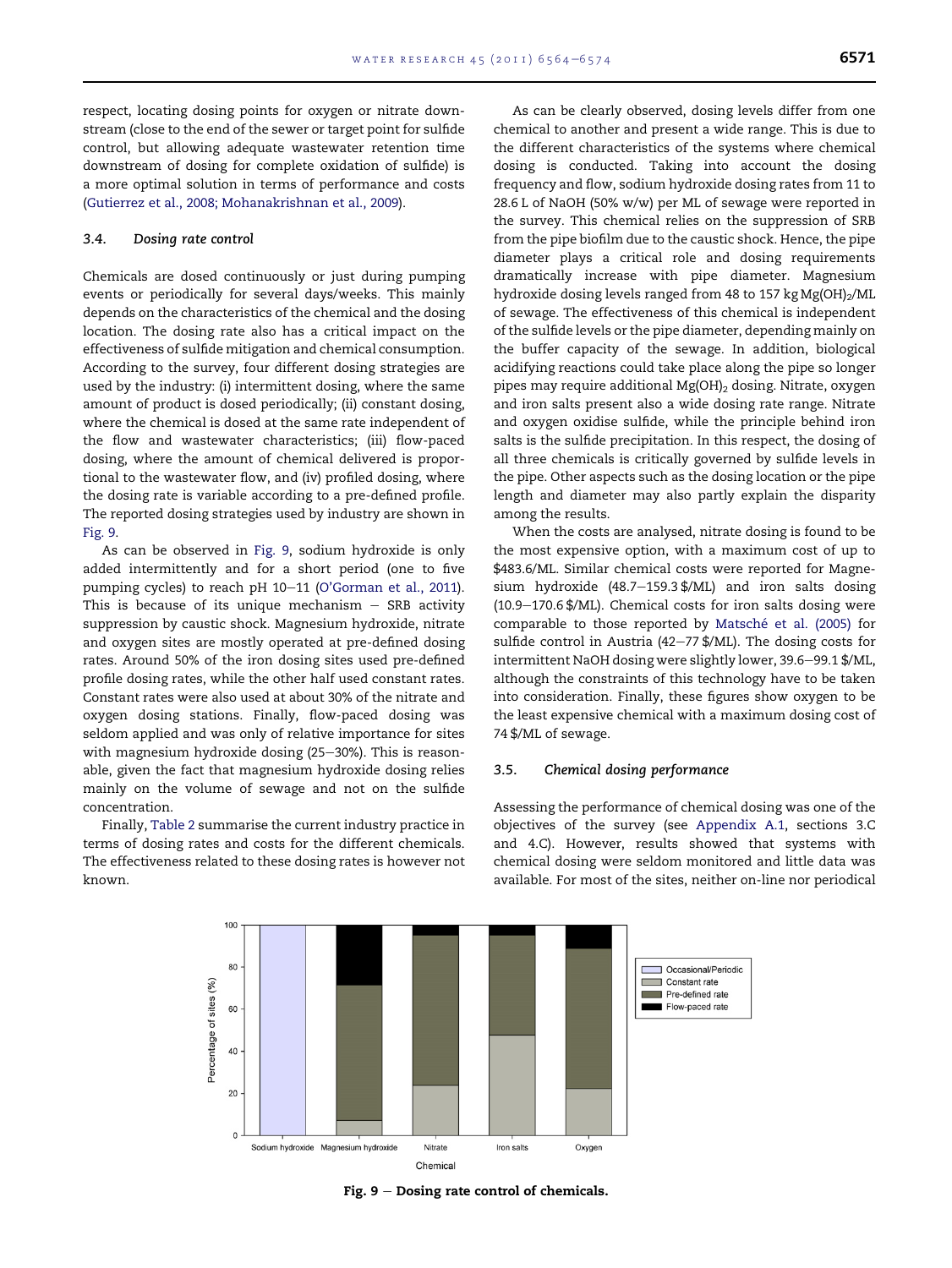<span id="page-8-0"></span>

| Table $2$ – Chemical dosing current industry practice. |                                 |                              |  |  |  |
|--------------------------------------------------------|---------------------------------|------------------------------|--|--|--|
| Chemical                                               | Dosing levels                   | Chemical cost <sup>b</sup>   |  |  |  |
| Sodium hydroxide <sup>a</sup>                          | $11.4 - 28.6$                   | 39.6-99.1 \$/ML <sup>a</sup> |  |  |  |
|                                                        | L NaOH/ML <sup>a</sup>          |                              |  |  |  |
| Magnesium hydroxide                                    | 47.9-156.6 kg                   | 48.7-159.3 \$/ML             |  |  |  |
|                                                        | $Mg(OH)_{2}/ML$                 |                              |  |  |  |
| Nitrate                                                | $1.33 - 15.5$ kg                | 41.3-483.6 \$/ML             |  |  |  |
|                                                        | $N-NO_3^-/ML$                   |                              |  |  |  |
| Iron salts                                             | $3-47$ kg Fe/ML <sup>c</sup>    | 10.9-170.6 \$/ML             |  |  |  |
| Oxygen                                                 | 15.8-91.5 kg O <sub>2</sub> /ML | 12.8-74.0 \$/ML              |  |  |  |

a To reach pH  $10-11$  using NaOH 50% w/w.

b Based on the following chemical prices in Australian dollars: \$69.3/20L NaOH (50% w/w); \$590/tonne Mg(OH)<sub>2</sub> 58% w/w; \$1010/m<sup>3</sup> Ca(NO3)<sub>2</sub> 50% w/w; \$526/tonne FeCl<sub>3</sub> 42% w/w; \$1.15/m<sup>3</sup> O<sub>2</sub> 99.5% w/w.

c Dosing levels of up to 705 kg Fe/ML were reported, but were excluded from this comparison as non-representative (abnormally high).

monitoring of dissolved sulfide or gas phase  $H_2S$  was conducted. Lack of odour complaints were, in most of the cases, used as an indication of the effectiveness.

# 4. Opportunities for operational improvement and future research

Based on the results of the survey, several opportunities for improvement as well as future research questions have been identified.

# 4.1. Model-based support for the selection of chemicals, dosing locations and dosing rates

The current selection of chemicals and the design of its dosing locations and rates are mainly based on experience (i.e. iron salts are more suitable for large systems, or oxygen has to be dosed directly into the pipe). However, there are many factors to be considered. The selection and design should be made based on specific features of each site and characteristics of the sewage. In recent years, powerful mathematical models such as the SeweX model [\(Sharma et al., 2008b](#page-10-0)) and the WATS model ([Hvitved-Jacobsen et al., 1998\)](#page-9-0) have been developed to support the decision making and have indeed been demonstrated in several cases ([de Haas et al., 2008; Sharma et al.,](#page-9-0) [2008a](#page-9-0)). However, these models are yet to be taken up widely.

# 4.2. On-line control of the dosing rate

Currently constant, flow-paced and profiled dosing rates are used to control chemical dosing. These are commonly based on empirical guidelines developed, again, through experience. However, sulfide concentration and flows have a dynamic behaviour over a day, and constant or flow-paced dosage could lead to over dosage during periods with low levels of sulfide production, and under dosage during some other periods. In some cases, profiled dosing with variable dosing rates is applied based upon historical data (flow rate, sulfide concentration, etc.). However, this strategy may not be

effective as the dynamics of each sewer system is different, and even for the same sewer system the conditions vary from day to day ([Sharma and Yuan, 2009](#page-9-0)). Recent development in on-line sensor technology has made the on-line measurement of dissolved sulfide levels possible [\(Sutherland-Stacey et al.,](#page-10-0) [2008\)](#page-10-0). In this respect, dynamic dosing of chemicals based upon on-line measurement of parameters such as flow rate and liquid phase sulfide concentration may achieve better sulfide control with lower chemical costs. However, the current high price of the dissolved sulfide sensors makes online control economically non-viable for small systems. Future work should address this issue by developing more affordable and reliable sensors for dissolved sulfide measurement. In addition, due to the different mechanisms of the chemicals, specific control algorithms need to be developedfor each chemical to ensure optimised dynamic control.

#### 4.3. More cost-effective chemicals

All the above-mentioned chemicals (except for NaOH) require continuous dosing of the product, which results in high chemical supply costs. In this respect, research is needed to develop more chemicals to directly target the activities of sewer biofilms. Some biomaterial products are available, but there has been little peer-reviewed evidence showing their effectiveness. However, recent lab studies reported the inhibitory effect of nitrite/free nitrous acid (FNA) on SRB and methanogenic activities in sewer biofilms ([Jiang et al., 2010a, b,](#page-9-0) [2011\)](#page-9-0). FNA as low as 0.18 mg-N/L can suppress sulfide production after 24-h of exposure. The suppression is followed by a slow recovery (several days to several weeks) after stopping the FNA addition [\(Jiang et al., 2011\)](#page-9-0). FNA has appears to be promising chemical, but its dosage requires further optimisation.

#### 5. Conclusions

An industrial survey was conducted among seven major Australian water utilities, cataloguing the different field sites where chemical dosage was/is/will be carried out. A total of 165 sites were identified, the vast majority of them being located in pressure mains.

Seven different chemicals were or are in use: Magnesium hydroxide, sodium hydroxide (caustic shock), nitrate, iron salts, oxygen, odour neutralizers and other biomaterials. Magnesium hydroxide is the chemical applied at most sulfide control sites (30), followed by sodium hydroxide (27) and nitrate (25). However, when taking into account the flow treated, the dosing of iron salts is used to control sulfide in approximately 66% of the sewage treated. Magnesium hydroxide, sodium hydroxide and nitrate are used mainly for small pipes with low flows and their total contribution is only around 18% of the total flow treated with chemicals for sulfide control.

Chemicals are normally dosed at wet wells or pumping stations, except for oxygen, which is mainly injected directly into rising mains. The dosing of nitrate in these upstream locations is likely to result in either low  $H<sub>2</sub>S$  control efficiency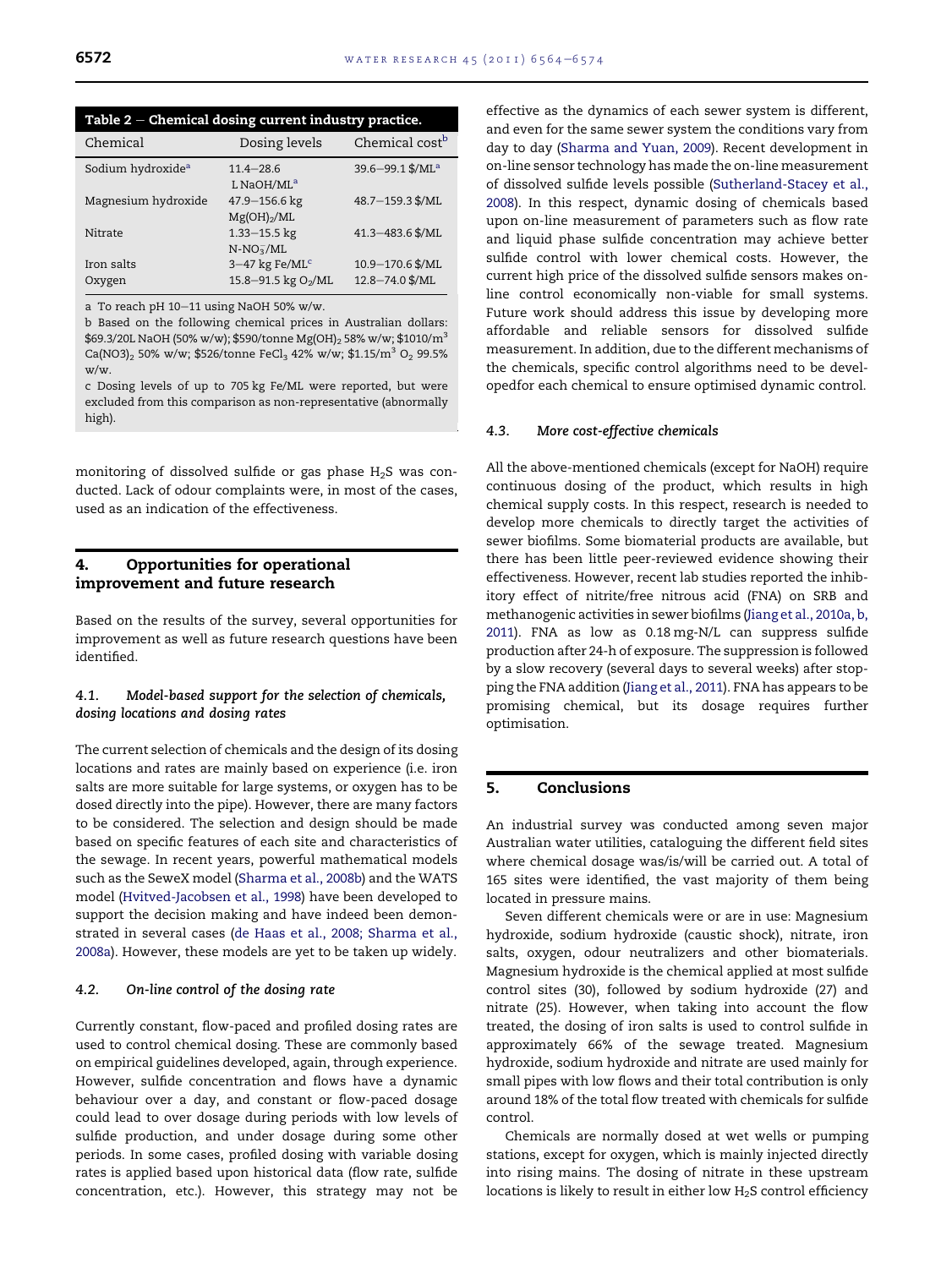<span id="page-9-0"></span>or high chemical costs, while the dosage of other chemicals at such locations appear appropriate.

Constant dosing and profiled dosing are the two methods predominantly used for dosing rate control. Flow-paced control is also in use. None of the 165 sites use or used online control of the dosing.

Finally, there are several key opportunities to achieve more effective and cost-effective sulfide control. Mathematical models are now available to support the selection of the most suitable chemical, dosing location and dosing control for each case. On-line control of dosing rate may also improve the effectiveness of the dosing and reduce chemical costs. Also, more cost-effective chemicals need to be developed, which does appear to be possible.

# Acknowledgements

The authors acknowledge the Sewer Corrosion and Odour Research (SCORe) Project LP0882016 funded by an Australian Research Council Industry Linkage Project Grant and by many key members of the Australian water industry and acknowledge our Research Partners on this Project (for more details see: [www.score.org.au\)](http://www.score.org.au).

# Supplementary data

Supplementary data associated with this article can be found, in the online version, at [doi:10.1016/j.watres.2011.09.054.](http://dx.doi.org/10.1016/j.watres.2011.09.054)

#### references

- Barjenbruch, M., 2003. Prevention of odour emergence in sewage networks. Water Science and Technology, 357-363.
- Bentzen, G., Smith, A.T., Bennett, D., Webster, N.J., Reinholt, F., Sletholt, E., Hobson, J., 1995. Controlled dosing of nitrate for prevention of H2S in a sewer network and the effects on the subsequent treatment processes. Water Science and Technology 31 (7), 293-302.
- Bertrán de Lis, F., Saracevic, E., Matsché, N., 2007. Control of sulphide problems in pressure sewers. In: Novatech 2007. Sixth International Conference on Sustainable Techniques and Strategies in Urban Water Management. Lyon, France.
- Boon, A.G., 1995. Septicity in sewers: causes, consequences and containment. Water Science and Technology 31 (7), 237-253.
- Delgado, S., Alvarez, M., Rodriguez-Gomez, L.E., Aguiar, E., 1999. H2S generation in a reclaimed urban wastewater pipe. Case study: Tenerife (Spain). Water Research 33 (2), 539-547.
- Dohnalek, D.A., Fitzpatrick, J.A., 1983. The chemistry of reduced sulfur species and their removal from groundwater supplies. Journal of American Water Works Association 75 (6), 298-308.
- Gutierrez, O., Mohanakrishnan, J., Sharma, K.R., Meyer, R.L., Keller, J., Yuan, Z., 2008. Evaluation of oxygen injection as a means of controlling sulfide production in a sewer system. Water Research 42 (17), 4549-4561.
- Gutierrez, O., Park, D., Sharma, K.R., Yuan, Z., 2009. Effects of long-term pH elevation on the sulfate-reducing and methanogenic activities of anaerobic sewer biofilms. Water Research 43 (9), 2549-2557.
- Gutierrez, O., Sudarjanto, G., Sharma, K.R., Keller, J., Yuan, Z., 2010. SCORE-CT: a new method for testing effectiveness of suldide-control chemicals used in sewer systems. In: SPN6, Sixth International Conference on Sewer Processes and Networks, Surfers Paradise, Gold Coast, Australia.
- de Haas, D., Sharma, K.R., Corrie, S., O'Halloran, K., Keller, J., Yuan, Z., 2008. Odour control by chemical dosing: a case study. Water 35 (2), 138-143.
- Hvitved-Jacobsen, T., Vollertsen, J., Nielsen, P.H., 1998. A process andmodel concept formicrobialwastewater transformations in gravity sewers. Water Science and Technology 37 (1), 233-241.
- Hvitved-Jacobsen, T., 2002. Sewer systems and processes. In: Sewer Processes - Microbial and Chemical Process Engineering of Sewer Networks.
- Jameel, P., 1989. The use of ferrous chloride to control dissolved sulfides in interceptor sewers. Journal of Water Pollution Control Federation 61 (2),  $230-236$ .
- Jiang, G., Sharma, K.R., Guisasola, A., Keller, J., Yuan, Z., 2009. Sulfur transformation in rising main sewers receiving nitrate dosage. Water Research 43 (17), 4430-4440.
- Jiang, G., Gutierrez, O., Sharma, K.R., Keller, J., Yuan, Z., 2010a. Free nitrous acid controls sulfide and methane production in rising main sewers. In: SPN6, Sixth International Conference on Sewer Processes and Networks, Surfers Paradise, Gold Coast, Australia.
- Jiang, G., Gutierrez, O., Sharma, K.R., Yuan, Z.G., 2010b. Effects of nitrite concentration and exposure time on sulfide and methane production in sewer systems. Water Research 44  $(14), 4241 - 4251.$
- Jiang, G., Gutierrez, O., Yuan, Z., 2011. The strong biocidal effect of free nitrous acid on anaerobic sewer biofilms. Water Research 45 (12), 3735-3743.
- Matsché, N., Saracevic, E., Bertrán de Lis, F., Brooks, L., 2005. Corrosion and Odour Problem in Sewage Pressure Mains. (Korrosions- und Geruchsprobleme in Abwasserdruckleitungen). Lebensministerium Österreich, Wien.
- Melbourne, 1989. Hydrogen Sulfide Control Manual: Septicity, Corrosion and Odour Control in Sewerage Systems. Melbourne and Metropolitan Board of Works Melbourne.
- Mohanakrishnan, J., Gutierrez, O., Meyer, R.L., Yuan, Z., 2008. Nitrite effectively inhibits sulfide andmethane production in a laboratory scale sewer reactor. Water Research 42 (14), 3961-3971.
- Mohanakrishnan, J., Gutierrez, O., Sharma, K.R., Guisasola, A., Werner, U., Meyer, R.L., Keller, J., Yuan, Z., 2009. Impact of nitrate addition on biofilm properties and activities in rising main sewers. Water Research 43 (17), 4225-4237.
- O'Gorman, J., Purssell, I., Iori, G., 2011. Caustic soda washing of a sewer pressure main. Water 38 (2),  $83-87$ .
- Padival, N.A., Kimbell, W.A., Redner, J.A., 1995. Use of iron salts to control dissolved sulfide in trunk sewers. Journal of Environmental Engineering 121 (11), 824.
- Parsons, B., Silove, A., Van Merkestein, R., 2003. Controlling odour and corrosion in sewer systems using sulfalock magnesium hydroxide liquid. In: National Environment Conference. Environmental Engieneering Society, Brisbane, Australia.
- Pomeroy, R.D., 1959. Generation and Control of Sulfide in Filled Pipes. Sewage Ind. Wastes.
- Sharma, K.R., Yuan, Z., 2009. A model based investigation of chemical dosing control for sulfide management in sewers. In: Instrumentation, Control and Automation, Cairns.
- Sharma, K.R., Yuan, Z., 2010. Kinetics of chemical sulfide oxidation under high dissolved oxygen levels. In: SPN6, Sixth International Conference on Sewer Processes and Networks, Surfers Paradise, Gold Coast, Australia.
- Sharma, K.R., de Haas, D., Corrie, S., O'Halloran, K., Keller, J., Yuan, Z., 2008a. Predicting hydrogen sulfide formation in sewers: a new model. Water 35 (2), 132-137.